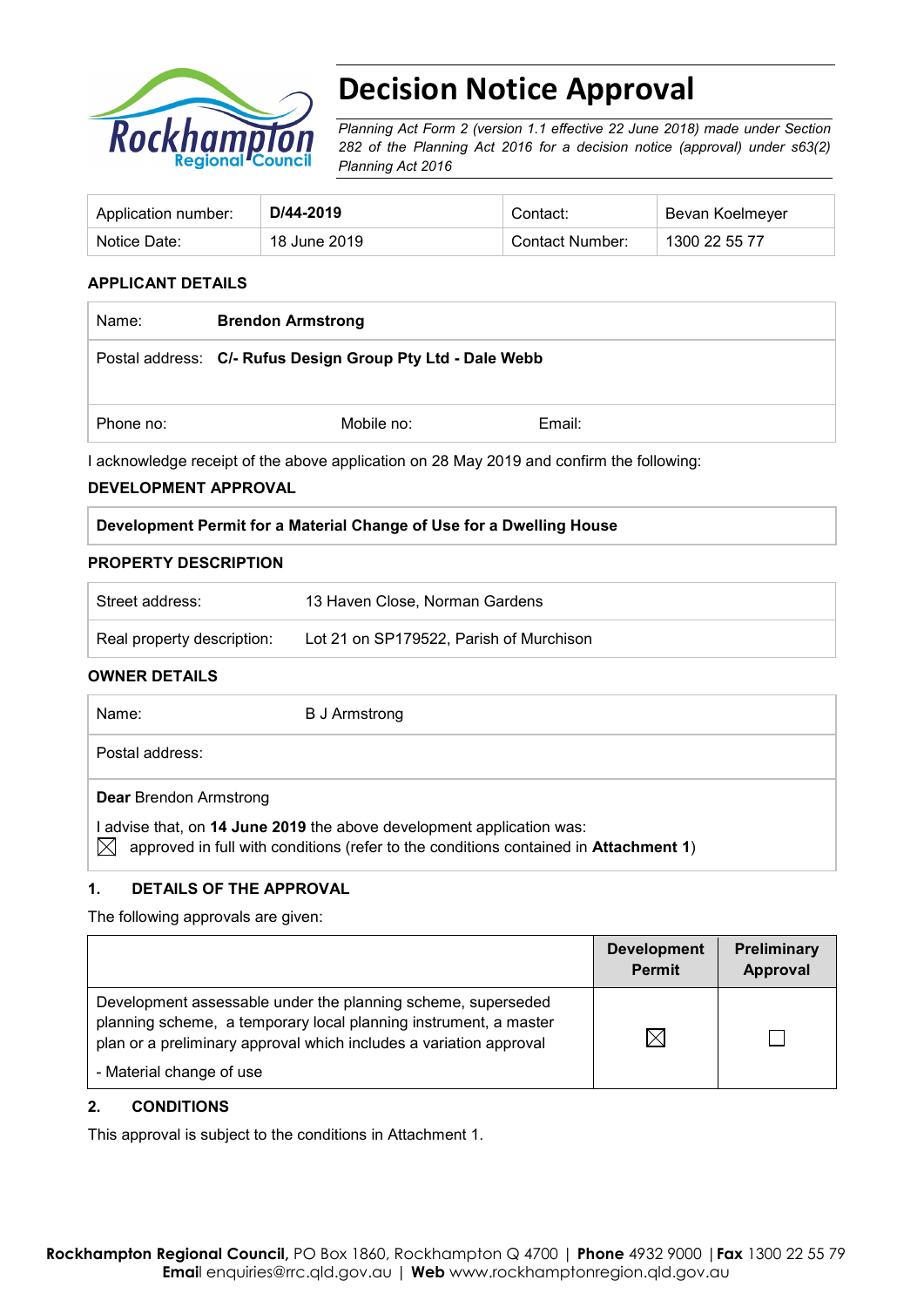#### **3. FURTHER DEVELOPMENT PERMITS REQUIRED**

Please be advised that the following development permits are required to be obtained before the development can be carried out:

| Type of development permit required | Subject of the required development permit |
|-------------------------------------|--------------------------------------------|
| Plumbing and Drainage Works         |                                            |
| Building Works                      |                                            |

#### **4. REFERRAL AGENCIES NIL**

#### **5. THE APPROVED PLANS**

**The approved development must be completed and maintained generally in accordance with the approved drawings and documents:**

| <b>Drawing/report title</b>                                                                            | <b>Prepared by</b>        | Date          | Reference<br>number | <b>Revision</b> |
|--------------------------------------------------------------------------------------------------------|---------------------------|---------------|---------------------|-----------------|
| Site Plan                                                                                              | Rufus Design Group        | 18 March 2019 | 181023-01           |                 |
| Floor Plan                                                                                             | Rufus Design Group        | 18 March 2019 | 181023-02           | -               |
| Elevations                                                                                             | <b>Rufus Design Group</b> | 18 March 2019 | 181023-03           |                 |
| Report on Site Classification &<br>Site Specific Landslide Hazard<br>Risk and Slope Stability Analysis | CQ Soil Testing           | 3 April 2019  | CQ15862             | A               |

#### **6. CURRENCY PERIOD FOR THE APPROVAL (s.85 of the** *Planning Act***)**

The standard currency periods stated in section 85 of *Planning Act 2016* apply to each aspect of development in this approval, if not stated in the conditions of approval attached.

### **7. STATEMENT OF REASONS**

| Description of the<br>development                  | The proposed development is for a Material Change of Use for a Dwelling House                                                                                                                                                                                                                                                                                       |
|----------------------------------------------------|---------------------------------------------------------------------------------------------------------------------------------------------------------------------------------------------------------------------------------------------------------------------------------------------------------------------------------------------------------------------|
| <b>Reasons for</b><br><b>Decision</b>              | The application has demonstrated that the Dwelling House will not materially<br>a)<br>increase the risk to people or property as a result of a potential landslide<br>hazard.                                                                                                                                                                                       |
|                                                    | Assessment of the development against the relevant zone purpose, planning<br>b)<br>scheme codes and planning scheme policies demonstrates that the proposed<br>development will not cause significant adverse impacts on the surrounding<br>natural environment, built environment and infrastructure, community facilities,<br>or local character and amenity; and |
|                                                    | The proposed development does not compromise the relevant State Planning<br>C)<br>Policy.                                                                                                                                                                                                                                                                           |
| <b>Assessment</b><br><b>Benchmarks</b>             | The proposed development was assessed against the following assessment<br>benchmarks:                                                                                                                                                                                                                                                                               |
|                                                    | Steep Land Overlay Code.                                                                                                                                                                                                                                                                                                                                            |
| <b>Compliance with</b><br>assessment<br>benchmarks | The development was assessed against all of the assessment benchmarks listed<br>above and wholly complies.                                                                                                                                                                                                                                                          |
| <b>Matters</b>                                     | The State Planning Policy - Part E;<br>i)                                                                                                                                                                                                                                                                                                                           |
| prescribed by                                      | The Central Queensland Regional Plan;<br>ii)                                                                                                                                                                                                                                                                                                                        |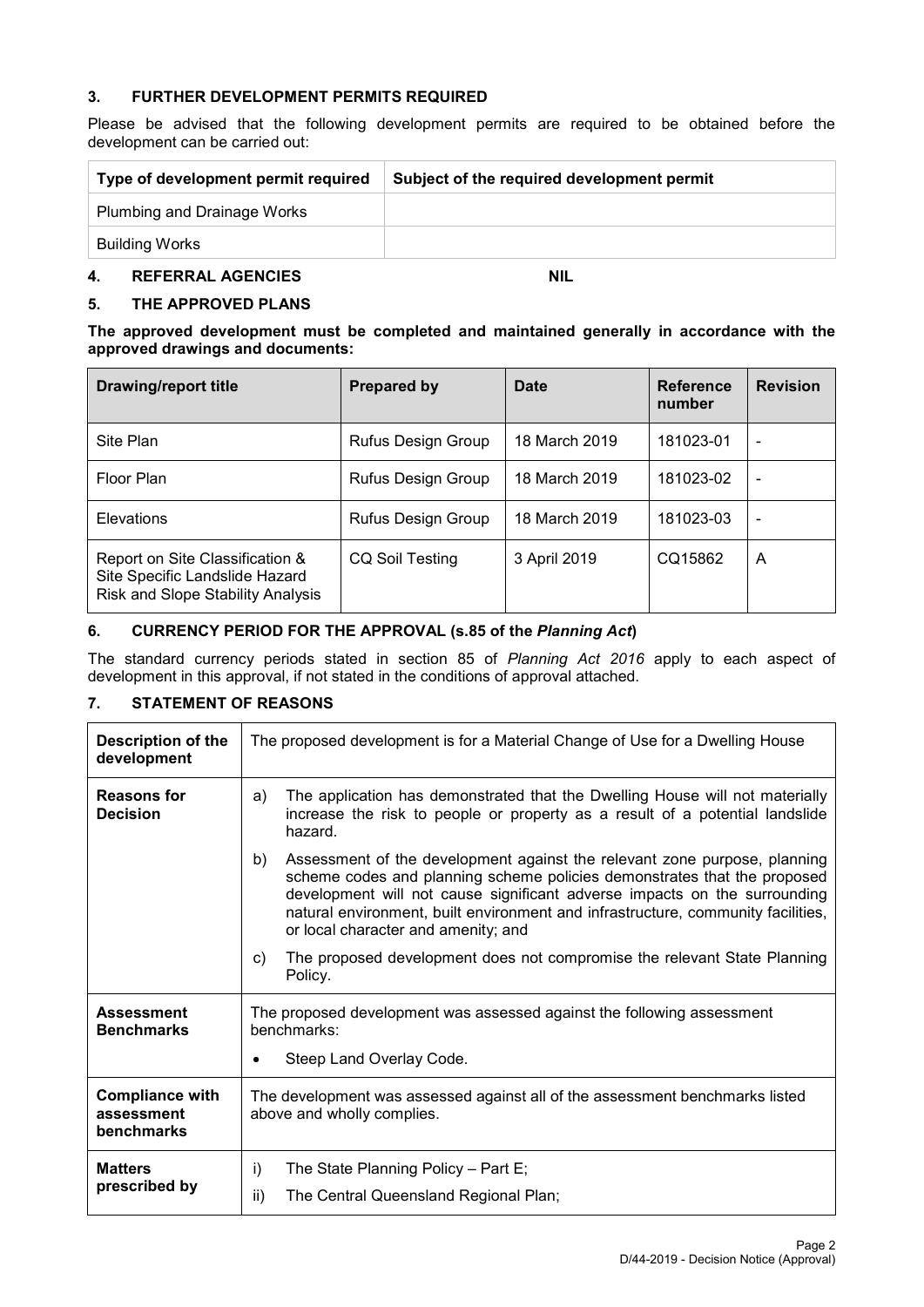| iii)<br>regulation |     | The Rockhampton Region Planning Scheme 2015; and                        |
|--------------------|-----|-------------------------------------------------------------------------|
|                    | IV) | The common material, being the material submitted with the application. |

## **8. APPEAL RIGHTS**

The rights of an applicant to appeal to a tribunal or the Planning and Environment Court against a decision about a development application are set out in chapter 6, part 1 of the *Planning Act 2016*. There may also be a right to make an application for a declaration by a tribunal (see chapter 6, part 2 of the *Planning Act 2016).*

## *Appeal by an applicant*

An applicant for a development application may appeal to the Planning and Environment Court against the following:

- the refusal of all or part of the development application
- a provision of the development approval
- the decision to give a preliminary approval when a development permit was applied for
- a deemed refusal of the development application.

An applicant may also have a right to appeal to the Development tribunal. For more information, see schedule 1 of the *Planning Act 2016*.

The timeframes for starting an appeal in the Planning and Environment Court are set out in section 229 of the *Planning Act 2016*.

**Attachment 2** is an extract from the *Planning Act 2016* that sets out the applicant's appeal rights and the appeal rights of a submitter.

#### **9. WHEN THE DEVELOPMENT APPROVAL TAKES EFFECT**

This development approval takes effect:

From the time the decision notice is given  $-$  if there is no submitter and the applicant does not appeal the decision to the court.

Or

When the submitter's appeal period ends  $-$  if there is a submitter and the applicant does not appeal the decision to the court.

Or

Subject to the decision of the court, when the appeal is finally decided  $-$  if an appeal is made to the court.

#### **10. ASSESSMENT MANAGER**

| Name: | Amanda O'Mara             | Signature: | Date: | 18 June 2019 |
|-------|---------------------------|------------|-------|--------------|
|       | <b>ACTING COORDINATOR</b> |            |       |              |
|       | DEVELOPMENT ASSESSMENT    |            |       |              |

#### **Attachment 1 – Conditions of the approval**

*Part 1* **–** *Conditions imposed by the assessment manager [Note: where a condition is imposed about infrastructure under Chapter 4 of the Planning Act 2016, the relevant provision of the Act under which this condition was imposed must be specified.]*

#### **Attachment 2—Extract on appeal rights**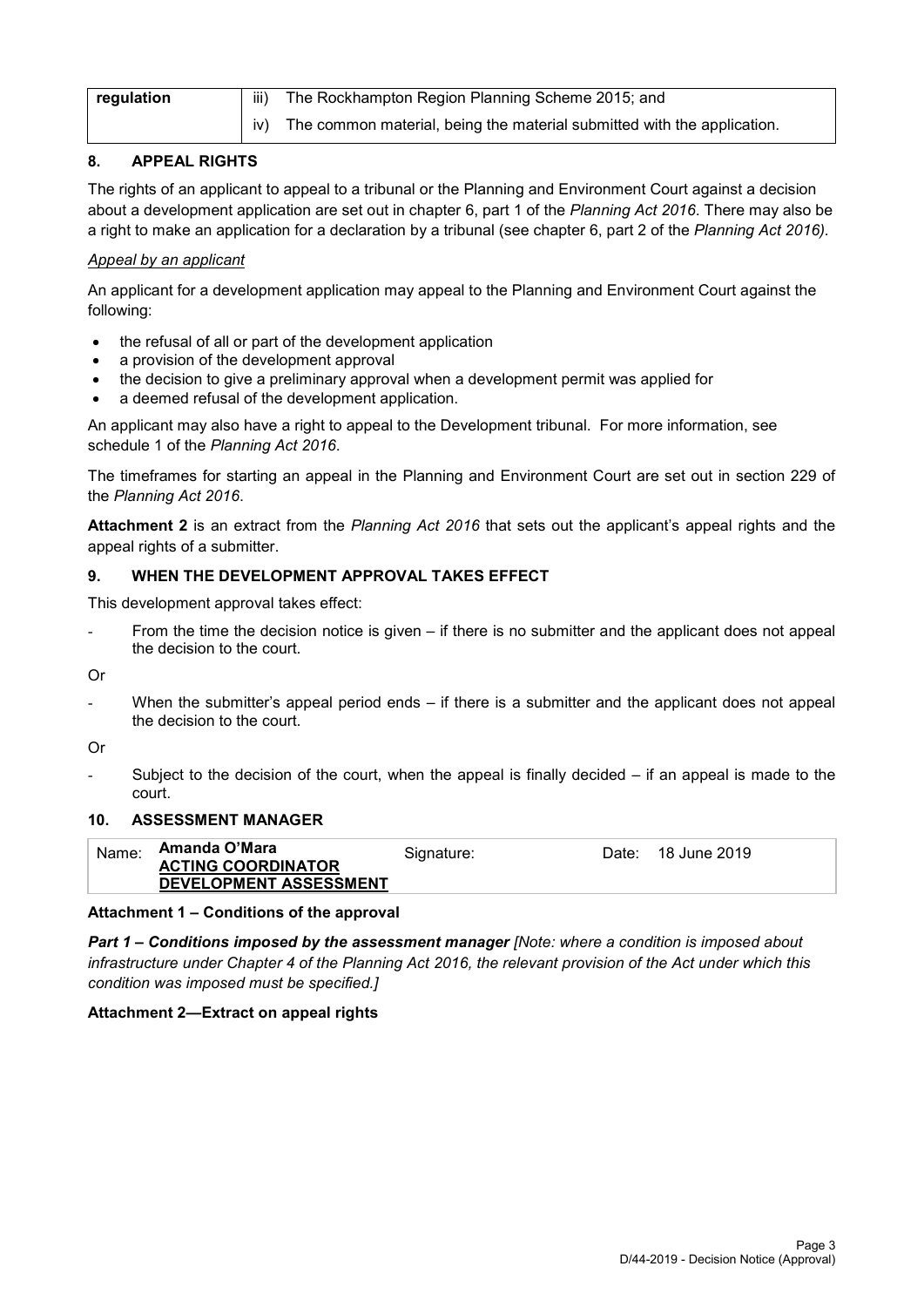

## **Attachment 1 – Part 1 Rockhampton Regional Council Conditions**

*Planning Act 2016*

- 1.0 ADMINISTRATION
- 1.1 The Developer and his employee, agent, contractor or invitee is responsible for ensuring compliance with the conditions of this development approval.
- 1.2 Where these Conditions refer to "Council" in relation to requiring Council to approve or to be satisfied as to any matter, or conferring on the Council a function, power or discretion, that role may be fulfilled in whole or in part by a delegate appointed for that purpose by the Council.
- 1.3 All conditions, works, or requirements of this development approval must be undertaken and completed:
	- 1.3.1 to Council's satisfaction;
	- 1.3.2 at no cost to Council; and
	- 1.3.3 prior to the commencement of the use,

unless otherwise stated.

- 1.4 Infrastructure requirements of this development approval must be contributed to the relevant authorities, where applicable, at no cost to Council, prior to the commencement of the use, unless otherwise stated.
- 1.5 The following further Development Permits must be obtained prior to the commencement of any works associated with their purposes:
	- 1.5.2 Plumbing and Drainage Works; and
	- 1.5.3 Building Works.
- 1.6 The Development Permit for Plumbing and Drainage Works must be obtained prior to the issue of a Development Permit for Building Works.
- 1.7 All works must be designed, constructed and maintained in accordance with the relevant Council policies, guidelines and standards, unless otherwise stated.
- 1.8 All engineering drawings/specifications, design and construction works must be in accordance with the requirements of the relevant *Australian Standards* and must be approved, supervised and certified by a Registered Professional Engineer of Queensland.
- 2.0 APPROVED PLANS AND DOCUMENTS
- 2.1 The approved development must be completed and maintained generally in accordance with the approved plans and documents, except where amended by any condition of this development approval:

| <b>Drawing/report title</b> | <b>Prepared by</b>           | <b>Date</b>   | <b>Reference</b><br>number | <b>Revision</b> |
|-----------------------------|------------------------------|---------------|----------------------------|-----------------|
| Site Plan                   | <b>Rufus Design</b><br>Group | 18 March 2019 | 181023-01                  | ٠               |
| Floor Plan                  | <b>Rufus Design</b><br>Group | 18 March 2019 | 181023-02                  | -               |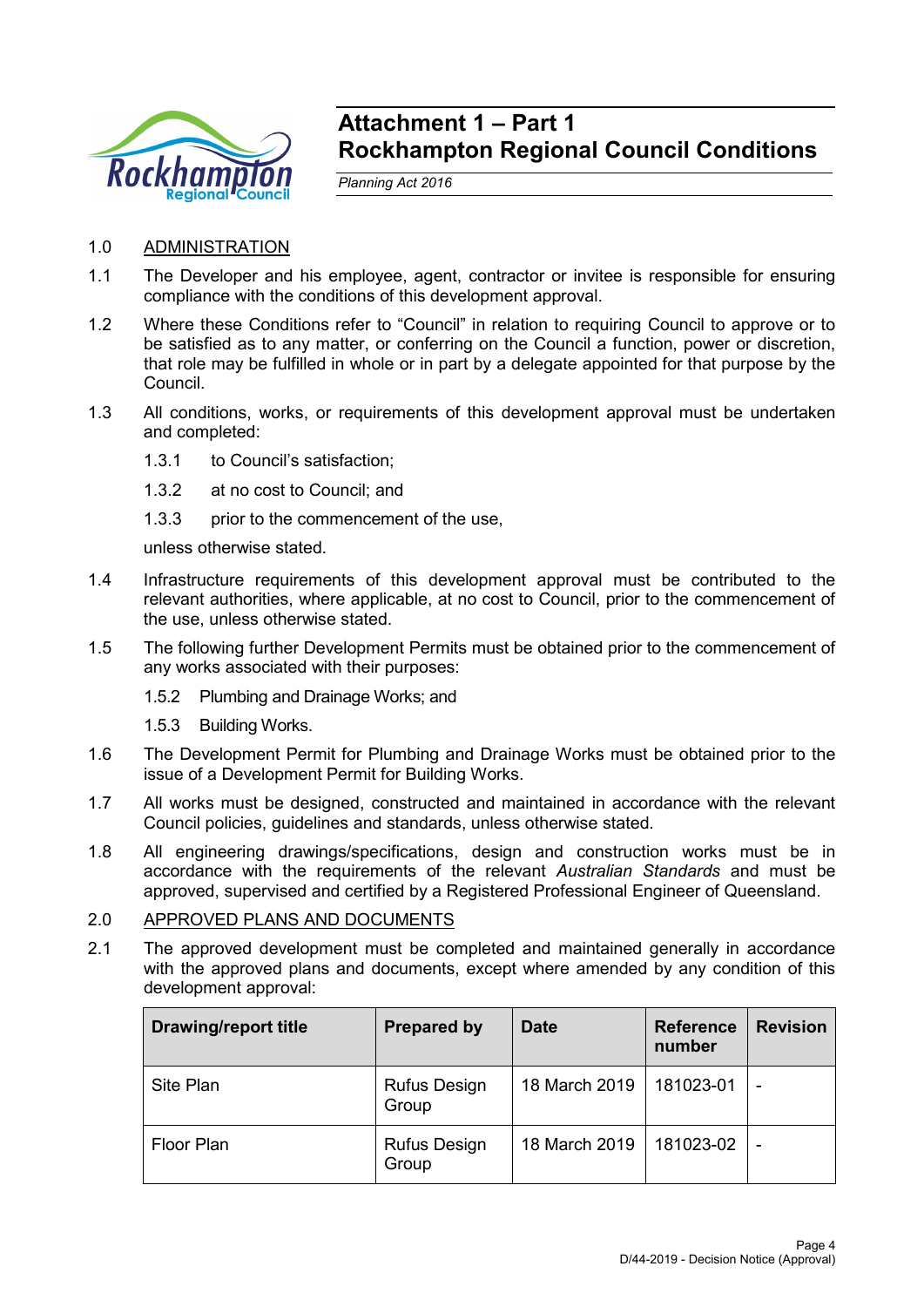| <b>Drawing/report title</b>                                                                                             | <b>Prepared by</b>           | <b>Date</b>   | <b>Reference</b><br>number | <b>Revision</b> |
|-------------------------------------------------------------------------------------------------------------------------|------------------------------|---------------|----------------------------|-----------------|
| <b>Elevations</b>                                                                                                       | <b>Rufus Design</b><br>Group | 18 March 2019 | 181023-03                  | -               |
| Report on Site Classification<br>& Site Specific Landslide<br><b>Hazard Risk and Slope</b><br><b>Stability Analysis</b> | <b>CQ Soil Testing</b>       | 3 April 2019  | CQ15862                    | A               |

- 2.2 Where there is any conflict between the conditions of this development approval and the details shown on the approved plans and documents, the conditions of this development approval must prevail.
- 2.3 Where conditions require the above plans or documents to be amended, the revised document(s) must be submitted for approval by Council prior to the submission of an application for a Development Permit for Building Works.

#### 3.0 ACCESS WORKS

- 3.1 All access works must be designed and constructed in accordance with the approved plans (refer to condition 2.1), *Capricorn Municipal Development Guidelines* and *Australian Standard AS2890 "Parking facilities"*.
- 3.3 All access, parking and vehicle manoeuvring areas must be concrete paved.
- 3.4 The internal driveway (refer to condition 2.1) must be designed at a slope gradient of no greater than fifteen (15) per cent.

#### 4.0 PLUMBING AND DRAINAGE WORKS

- 4.1 All internal plumbing and drainage works must be designed and constructed in accordance with the approved plans (refer to condition 2.1), *Capricorn Municipal Development Guidelines*, *Water Supply (Safety and Reliability) Act 2008, Plumbing and Drainage Act 2002*, Council's Plumbing and Drainage Policies and the provisions of a Development Permit for Plumbing and Drainage Works.
- 4.2 The development must be connected to Council's reticulated sewerage and water networks.
- 4.3 The existing sewerage and water connection point(s) must be retained, and upgraded if necessary, to service the development.
- 4.4 Sewer connections and water meter boxes located within trafficable areas must be raised or lowered to suit the finished surface levels and must be provided with heavy duty trafficable lids.
- 4.5 The finished sewerage access chamber surface must be at a sufficient level to avoid ponding of stormwater above the top of the chamber. A heavy duty trafficable lid must be provided, if located in a trafficable area.

#### 5.0 ROOF AND ALLOTMENT DRAINAGE WORKS

- 5.1 All roof and allotment drainage works must be designed and constructed in accordance with the approved plans (refer to condition 2.1), *Queensland Urban Drainage Manual*, *Capricorn Municipal Development Guidelines* and sound engineering practice.
- 5.2 All allotment runoff from the development must be directed to a lawful point of discharge and must not restrict, impair or change the natural flow of runoff water or cause a nuisance to surrounding land or infrastructure.
- 5.3 All roof water must be collected and drained to the kerb and channel in Haven Close.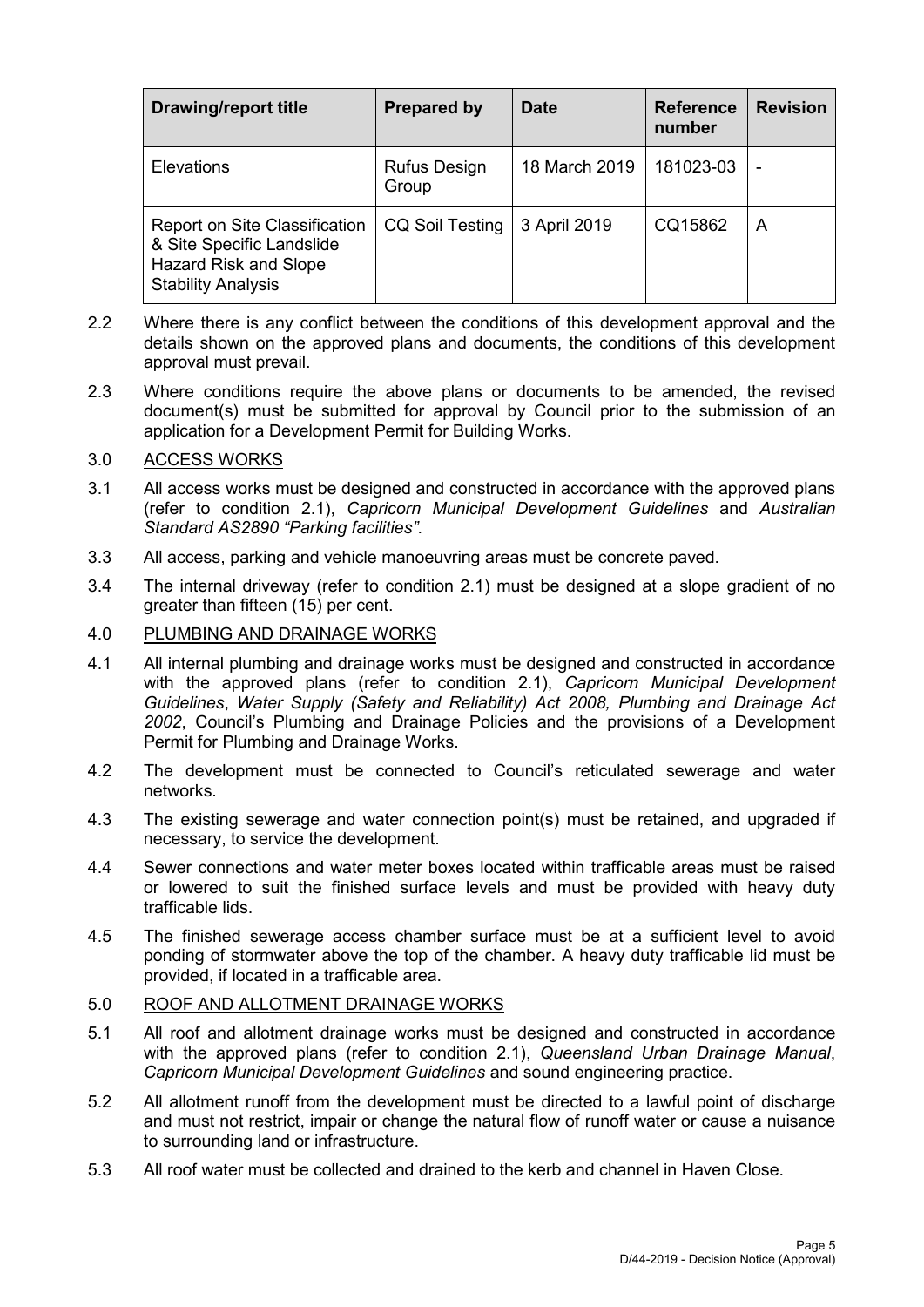## 6.0 SITE WORKS

- 6.1 Any application for a Development Permit for Building Works must be accompanied by an earthworks plan that clearly identifies the following:
	- 6.1.1 the location of cut and/or fill;
	- 6.1.2 the type of fill to be used and the manner in which it is to be compacted;
	- 6.1.3 the quantum of fill to be deposited or removed and finished cut and/or fill levels; and
	- 6.1.4 the maintenance of roads to and from the development site so that they are free of all cut and/or fill material and cleaned as necessary.
- 6.2 Cut and fill of the subject development must be undertaken in accordance with the recommendations of the *Site Classification and Site Specific Landslide Hazard Risk and Slope Stability Analysis* (refer to condition 2.1).
- 6.3 All earthworks must be undertaken in accordance with *Australian Standards AS3798 "Guidelines on Earthworks for Commercial and Residential Developments*".
- 6.4 Site works must be constructed such that they do not, at any time, in any way restrict, impair or change the natural flow of runoff water, or cause a nuisance or worsening to surrounding land or infrastructure.
- 6.5 Retaining structures above one (1) metre in height that are not incidental works to a Development Permit for Building Works, must not be constructed unless separately and specifically certified by a Registered Professional Engineer of Queensland and must be approved as part of a Development Permit for Operational Works (site works).
- 6.6 Any filling or changes to the site proposed as part of Development Permit for Building Works must not adversely affect surrounding land or infrastructure in comparison to the pre-development condition, including but not limited to blocking, altering or diverting existing stormwater runoff patterns or having the potential to cause damage to other infrastructure.
- 7.0 BUILDING WORKS
- 7.1 A Development Permit for Building Works must be obtained prior to the commencement of any building works required by this development approval.
- 7.2 The building works must comply with the recommendations and conclusion and certification section of the *Site Classification and Site Specific Landslide Hazard Risk and Slope Stability Analysis* (refer to condition 2.1).

## 8.0 GEOTECHNICAL

- 8.1 All construction works must be designed and completed in accordance with the recommendations in the *Site Classification and Site Specific Landslide Hazard Risk and Slope Stability Analysis* (refer to condition 2.1).
- 8.2 Slope stability must be managed as follows:
	- 8.2.1 all engineering drawings/specifications and designs must be in accordance with the requirements of relevant *Australian Standards* and must be approved by a Registered Professional Engineer of Queensland;
	- 8.2.2 site inspections must be undertaken by a Registered Professional Engineer of Queensland to confirm the design; and
	- 8.2.3 full engineering certification must be undertaken by a Registered Professional Engineer of Queensland.
- 9.0 ELECTRICITY
- 9.1 Underground electricity services must be provided to the development in accordance with the standards and requirements of the relevant service provider.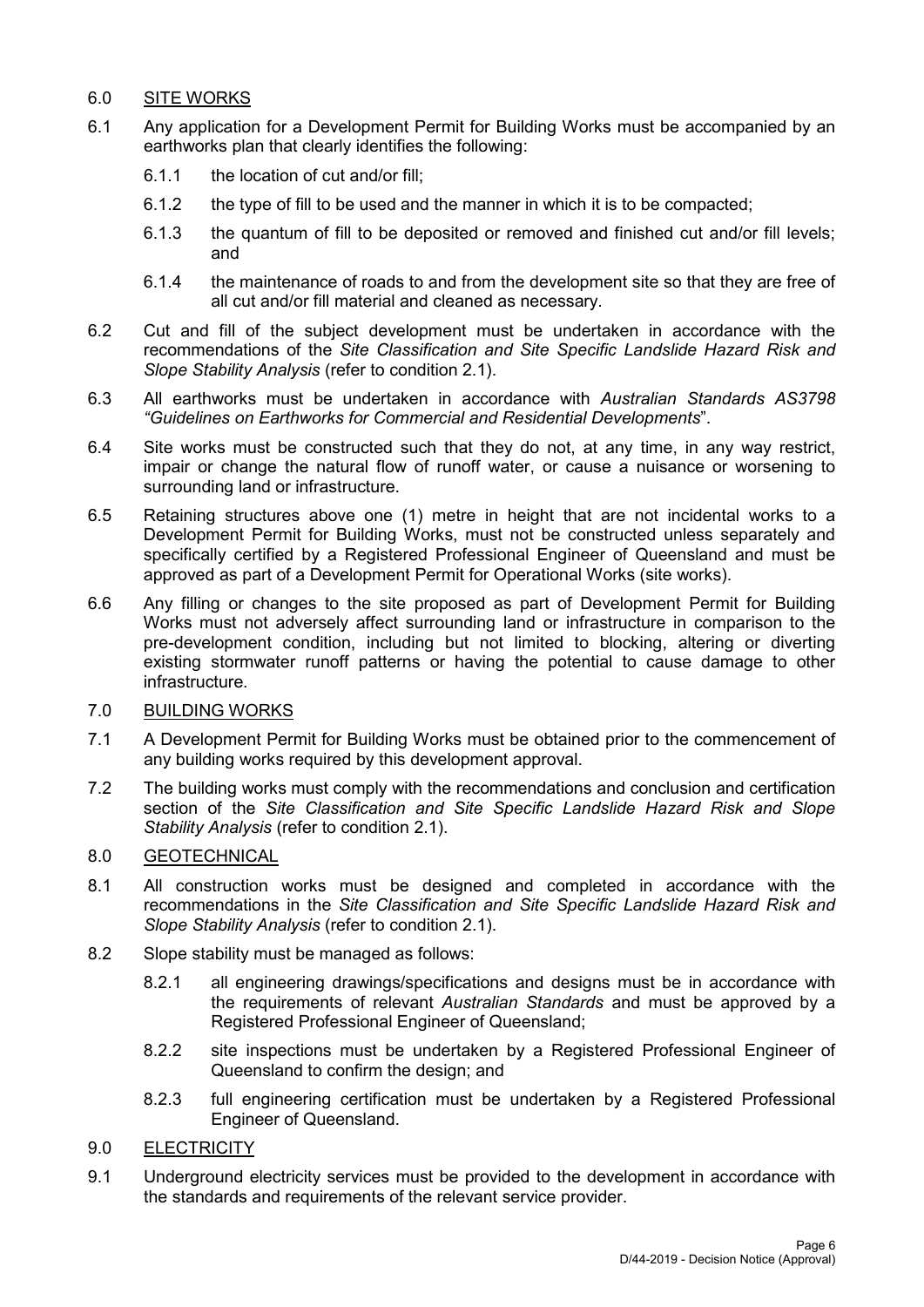#### 10.0 TELECOMMUNICATIONS

10.1 Underground telecommunications services must be provided to the development in accordance with the standards and requirements of the relevant service provider.

#### 11.0 ASSET MANAGEMENT

- 11.1 Any alteration necessary to electricity, telephone, water mains, sewerage mains, and/or public utility installations resulting from the development or in connection with the development, must be undertaken and completed at no cost to Council.
- 11.2 Any damage to existing stormwater, water supply and sewerage infrastructure, kerb and channel, pathway or roadway (including removal of concrete slurry from public land and Council infrastructure), that occurs while any works are being carried out in association with this development approval must be repaired at full cost to the developer. This includes the reinstatement of any existing traffic signs or pavement markings that may have been removed or damaged.

#### 12.0 ENVIRONMENTAL

- 12.1 The Erosion Control and Stormwater Control Management Plan in accordance with the *Capricorn Municipal Design Guidelines*, must be:
	- 12.1.1 implemented, monitored and maintained for the duration of the works, and until all exposed soil areas are permanently stabilised (for example, turfed, hydromulched, concreted, landscaped); and
	- 12.1.2 available on-site for inspection by Council Officers whilst all works are being carried out.

#### 13.0 OPERATING PROCEDURES

13.1 All construction materials, waste, waste skips, machinery and contractors' vehicles must be located and stored or parked within the development site. Storage of materials or parking of construction machinery or contractors' vehicles must not occur within Haven Close or Sunset Drive.

#### ADVISORY NOTES

#### NOTE 1. Aboriginal Cultural Heritage

It is advised that under section 23 of the *Aboriginal Cultural Heritage Act 2003*, a person who carries out an activity must take all reasonable and practicable measures to ensure the activity does not harm Aboriginal cultural heritage (the "cultural heritage duty of care"). Maximum penalties for breaching the duty of care are listed in the Aboriginal cultural heritage legislation. The information on Aboriginal cultural heritage is available on the Department of Aboriginal and Torres Strait Islander Partnerships website [www.datsip.qld.gov.au.](http://www.datsip.qld.gov.au/)

## NOTE 2. General Environmental Duty

General environmental duty under the *Environmental Protection Act 1994* prohibits unlawful environmental nuisance caused by noise, aerosols, particles, dust, ash, fumes, light, odour or smoke beyond the boundaries of the development site during all stages of the development including earthworks, construction and operation.

### NOTE 3. General Safety Of Public During Construction

The *Work Health and Safety Act 2011* and *Manual of Uniform Traffic Control Devices* must be complied with in carrying out any construction works, and to ensure safe traffic control and safe public access in respect of works being constructed on a road.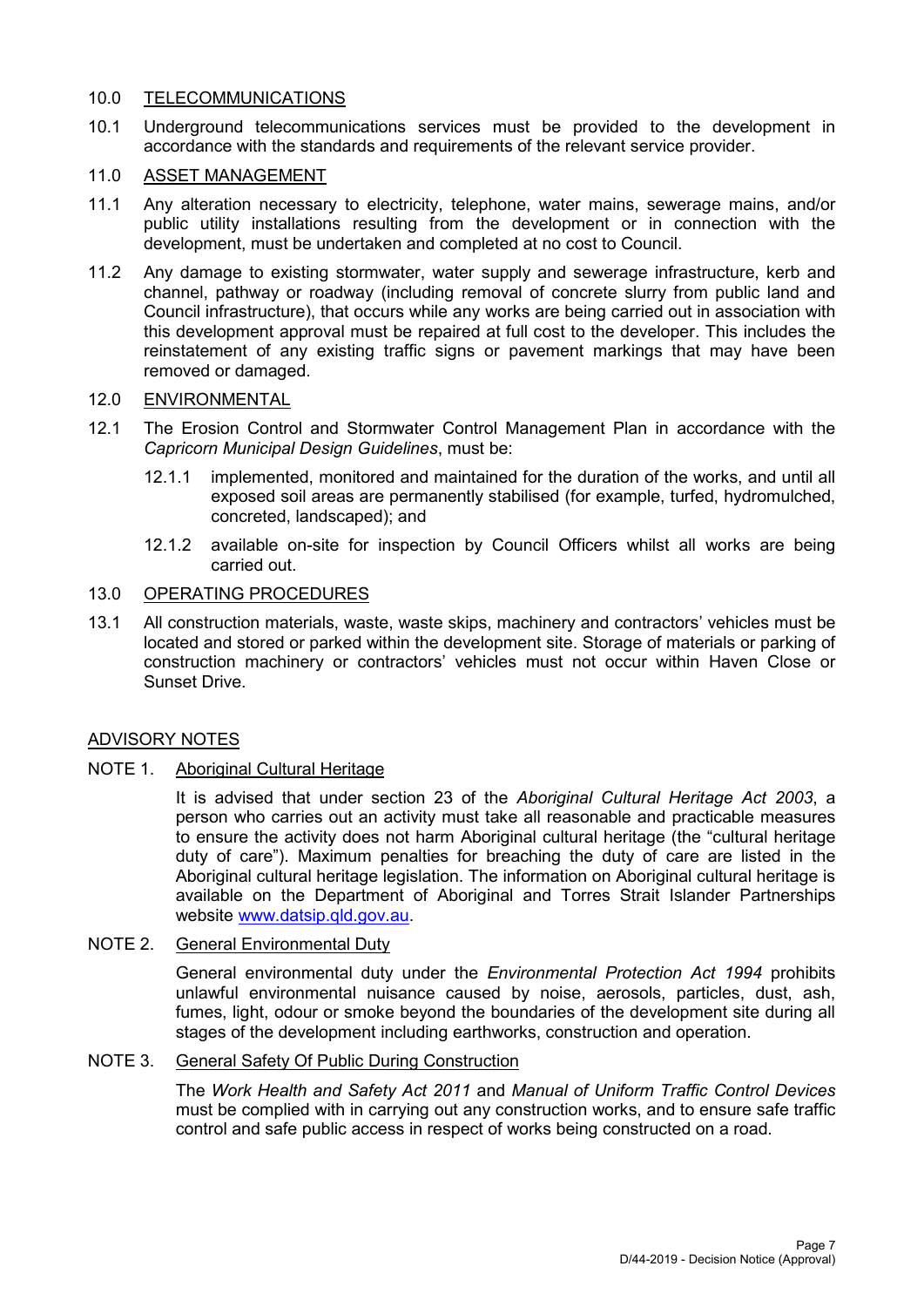## NOTE 4. Works in Road Reserve Permit

It is advised that a Works in Road Reserve Permit (including a fee for the vehicle crossover and compliant with Standard *Capricorn Municipal Development Guidelines, Standard* Drawings) must be obtained prior to the commencement of any works to be undertaken within the road reserve.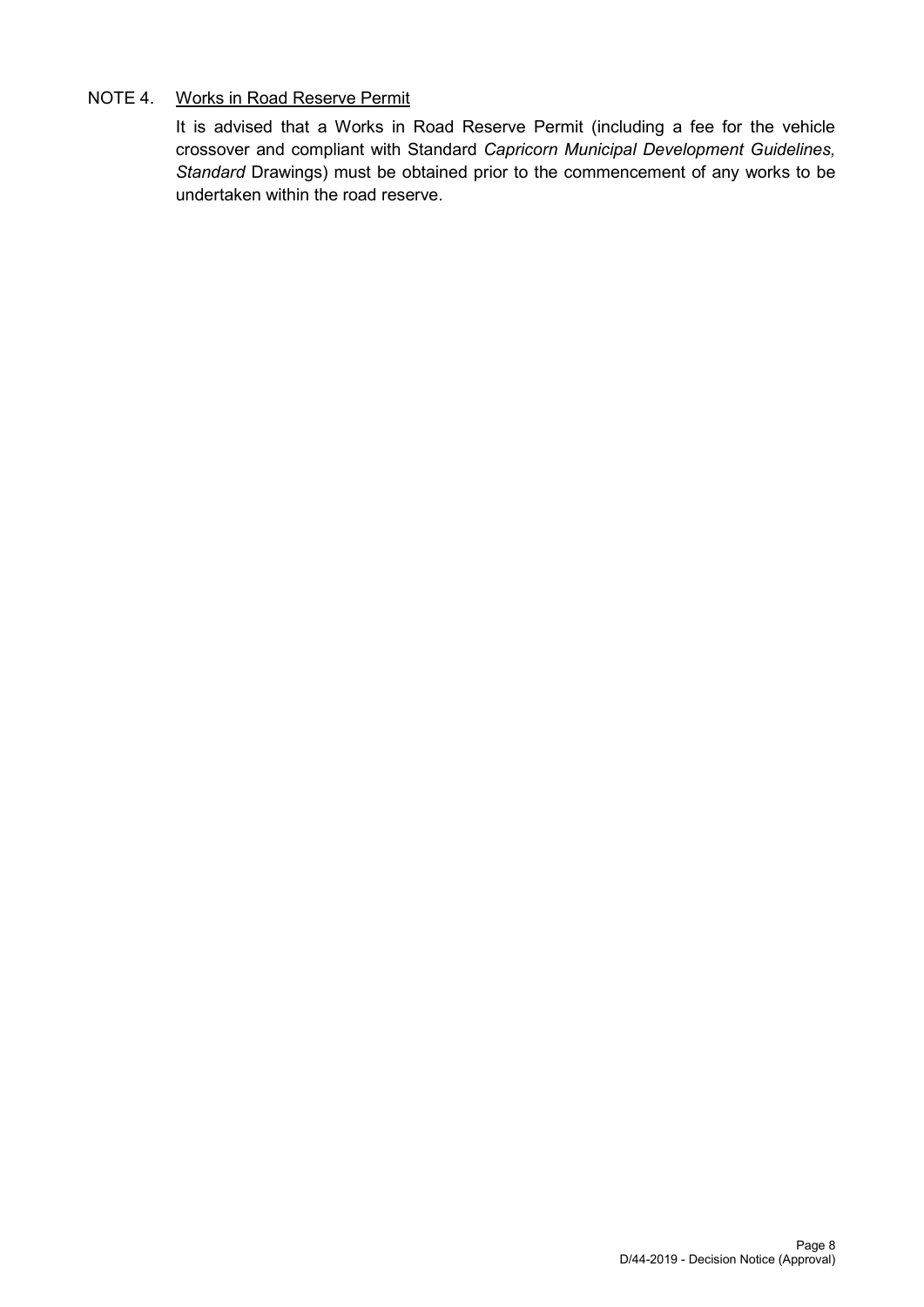

# **Attachment 2 - Appeal Rights**

*PLANNING ACT 2016*

The following is an extract from the *Planning Act 2016 (Chapter 6)*

#### *Appeal rights*

#### *229 Appeals to tribunal or P&E Court*

- (1) Schedule 1 states—
	- (a) matters that may be appealed to— (i)either a tribunal or the P&E Court; or (ii)only a tribunal; or (iii)only the P&E Court; and
	- (b) the person—

(i)who may appeal a matter (the **appellant**); and (ii)who is a respondent in an appeal of the matter; and (iii)who is a co-respondent in an appeal of the matter; and

- (iv)who may elect to be a co-respondent in an appeal of the matter.
- (2) An appellant may start an appeal within the appeal period.
- (3) The **appeal period** is—
	- (a) for an appeal by a building advisory agency—10 business days after a decision notice for the decision is given to the agency or
	- (b) for an appeal against a deemed refusal—at any time after the deemed refusal happens; or
	- (c) for an appeal against a decision of the Minister, under chapter 7, part 4, to register premises or to renew the registration of premises—20 business days after a notice is published under section 269(3)(a) or (4); or
	- (d) for an appeal against an infrastructure charges notice— 20 business days after the infrastructure charges notice is given to the person; or
	- (e) for an appeal about a deemed approval of a development application for which a decision notice has not been given—30 business days after the applicant gives the deemed approval notice to the assessment manager; or
	- (f) for any other appeal—20 business days after a notice of the decision for the matter, including an enforcement notice, is given to the person.

#### Note—

See the P&E Court Act for the court's power to extend the appeal period.

- (4) Each respondent and co-respondent for an appeal may be heard in the appeal.
- (5) If an appeal is only about a referral agency's response, the assessment manager may apply to the tribunal or P&E Court to withdraw from the appeal.
- (6) To remove any doubt, it is declared that an appeal against an infrastructure charges notice must not be about—
	- (a) the adopted charge itself; or
	- (b) for a decision about an offset or refund—
		- (i) the establishment cost of trunk infrastructure identified in a LGIP; or
		- (ii) the cost of infrastructure decided using the method

included in the local government's charges resolution.

#### **230 Notice of appeal**

- (1) An appellant starts an appeal by lodging, with the registrar of the tribunal or P&E Court, a notice of appeal that—
	- (a) is in the approved form; and
	- (b) succinctly states the grounds of the appeal.
- (2) The notice of appeal must be accompanied by the required fee.
- (3) The appellant or, for an appeal to a tribunal, the registrar must, within the service period, give a copy of the notice of appeal to—
- (a) the respondent for the appeal; and
- (b) each co-respondent for the appeal; and
- (c) for an appeal about a development application under schedule 1, table 1, item 1—each principal submitter for the development application; and
- (d) for an appeal about a change application under schedule 1, table 1, item 2—each principal submitter for the change application; and
- (e) each person who may elect to become a co-respondent for the appeal, other than an eligible submitter who is not a principal submitter in an appeal under paragraph (c) or (d); and
- (f) for an appeal to the P&E Court—the chief executive; and
- (g) for an appeal to a tribunal under another Act—any other person who the registrar considers appropriate.
- (4) The **service period** is—
	- (a) if a submitter or advice agency started the appeal in the P&E Court—2 business days after the appeal is started; or
	- (b) otherwise—10 business days after the appeal is started.
- (5) A notice of appeal given to a person who may elect to be a co-respondent must state the effect of subsection
- (6) A person elects to be a co-respondent by filing a notice of election, in the approved form, within 10 business days after the notice of appeal is given to the person*.*
- **231 Other appeals**
- (1) Subject to this chapter, schedule 1 and the P&E Court Act, unless the Supreme Court decides a decision or other matter under this Act is affected by jurisdictional error, the decision or matter is non-appealable.
- (2) The Judicial Review Act 1991, part 5 applies to the decision or matter to the extent it is affected by jurisdictional error.
- (3) A person who, but for subsection (1) could have made an application under the Judicial Review Act 1991 in relation to the decision or matter, may apply under part 4 of that Act for a statement of reasons in relation to the decision or matter.
- (4) In this section— **decision** includes—
	- (a) conduct engaged in for the purpose of making a decision; and
	- (b) other conduct that relates to the making of a decision; and
	- (c) the making of a decision or the failure to make a decision; and
	- (d) a purported decision; and
	- (e) a deemed refusal.

**non-appealable**, for a decision or matter, means the decision or matter—

- (a) is final and conclusive; and
- (b) may not be challenged, appealed against, reviewed, quashed, set aside or called into question in any other way under the Judicial Review Act 1991 or otherwise, whether by the Supreme Court, another court, a tribunal or another entity; and
- (c) is not subject to any declaratory, injunctive or other order of the Supreme Court, another court, a tribunal or another entity on any ground.

#### **232 Rules of the P&E Court**

- (1) A person who is appealing to the P&E Court must comply with the rules of the court that apply to the appeal.
- (2) However, the P&E Court may hear and decide an appeal even if the person has not complied with rules of the P&E Court.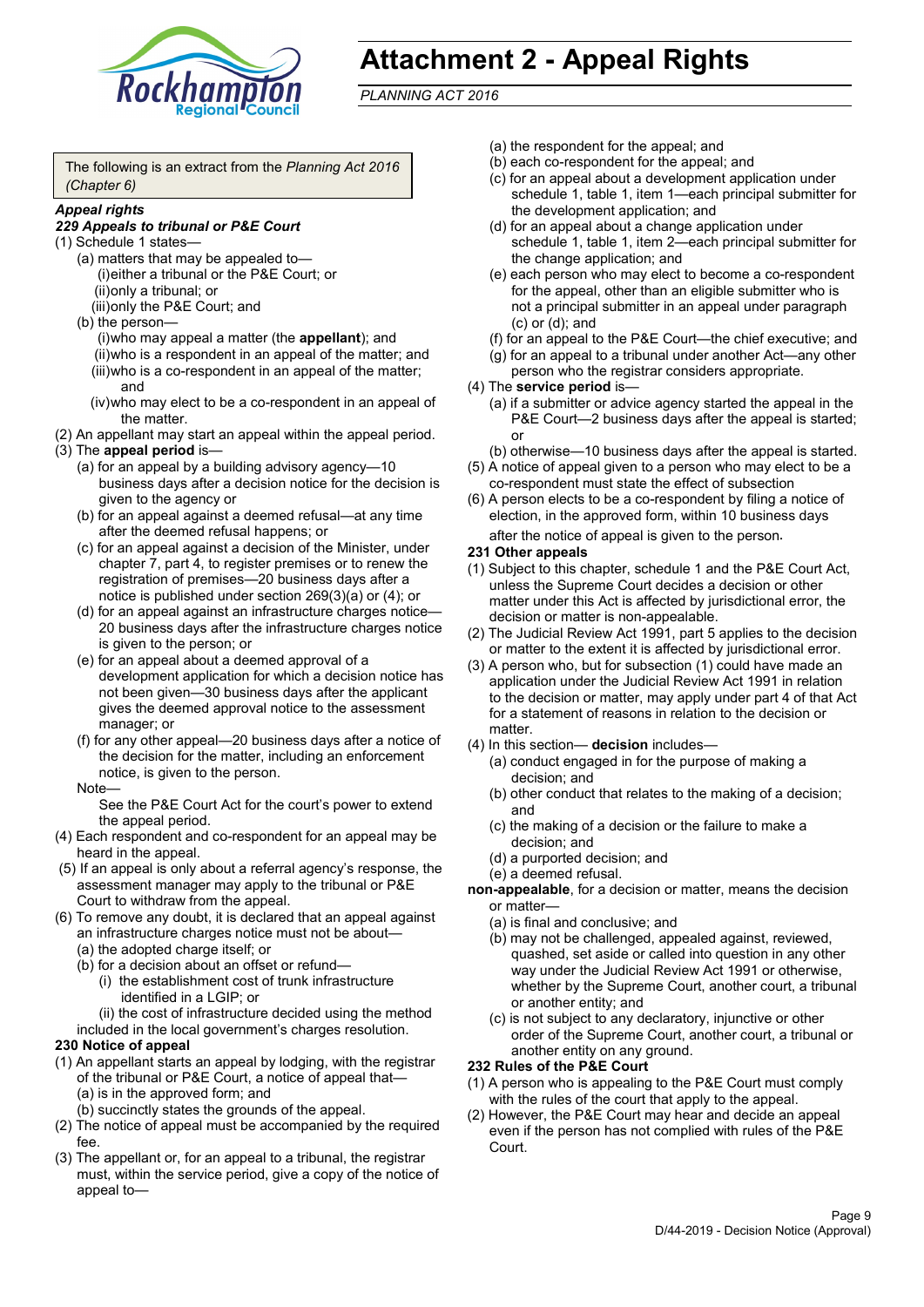

## **Appeal Rights**

*PLANNING ACT 2016*

# **Schedule 1**

#### **Appeals section 229 1 Appeal rights and parties to appeals**

- (1) Table 1 states the matters that may be appealed to—(a) the P&E court; or (b) a tribunal.
- (2) However, table 1 applies to a tribunal only if the matter involves—
	- (a) the refusal, or deemed refusal of a development application, for—
	- (i) a material change of use for a classified building; or
	- (ii) operational work associated with building work, a retaining wall, or a tennis court; or
	- (b) a provision of a development approval for—
	- (i) a material change of use for a classified building; or
- (ii) operational work associated with building work, a retaining wall, or a tennis court; or
	- (c) if a development permit was applied for—the decision to give a preliminary approval for—
		- (i) a material change of use for a classified building; or
	- (ii) operational work associated with building work, a retaining wall, or a tennis court; or
	- (d) a development condition if—
		- (i) the development approval is only for a material change of use that involves the use of a building classified under the Building Code as a class 2 building; and
		- (ii) the building is, or is proposed to be, not more than 3 storeys; and
		- (iii) the proposed development is for not more than 60 sole-occupancy units; or
	- (e) a decision for, or a deemed refusal of, an extension application for a development approval that is only for a material change of use of a classified building; or
	- (f) a decision for, or a deemed refusal of, a change application for a development approval that is only for a material change of use of a classified building; or
	- (g) a matter under this Act, to the extent the matter relates to—
		- (i) the Building Act, other than a matter under that Act that may or must be decided by the Queensland Building and Construction Commission; or
		- (ii) the Plumbing and Drainage Act, part 4 or 5; or
	- (h) a decision to give an enforcement notice in relation to a matter under paragraphs (a) to (g); or
	- (i) a decision to give an infrastructure charges notice; or
	- (j) the refusal, or deemed refusal, of a conversion application; or
	- (k) a matter that, under another Act, may be appealed to the tribunal; or
	- (l) a matter prescribed by regulation.
- (3) Also, table 1 does not apply to a tribunal if the matter

involves—

- (a) for a matter in subsection  $(2)(a)$  to  $(d)$ 
	- (i) a development approval for which the development application required impact assessment; and
	- (ii) a development approval in relation to which the assessment manager received a properly made submission for the development application; or
- (b) a provision of a development approval about the identification or inclusion, under a variation approval, of a matter for the development.
- (4) Table 2 states the matters that may be appealed only to the P&E Court.
- (5) Table 3 states the matters that may be appealed only to the tribunal.
- (6) In each table—
	- (a) column 1 states the appellant in the appeal; and
	- (b) column 2 states the respondent in the appeal; and
	- (c) column 3 states the co-respondent (if any) in the appeal; and
	- (d) column 4 states the co-respondents by election (if any) in the appeal.
- (7) If the chief executive receives a notice of appeal under section 230(3)(f), the chief executive may elect to be a corespondent in the appeal.

| Table 1                                                                                                                                                                                                                                                                                                                                                                                                            |                           |                                         |                                                       |  |
|--------------------------------------------------------------------------------------------------------------------------------------------------------------------------------------------------------------------------------------------------------------------------------------------------------------------------------------------------------------------------------------------------------------------|---------------------------|-----------------------------------------|-------------------------------------------------------|--|
| Appeals to the P&E Court and, for certain matters, to a tribunal<br>1. Development applications<br>An appeal may be made against-<br>(a) the refusal of all or part of the development application; or<br>(b) the deemed refusal of the development application; or<br>(c) a provision of the development approval; or<br>(d) if a development permit was applied for-the decision to give a preliminary approval. |                           |                                         |                                                       |  |
| Column 1<br>Column 2<br>Column 3<br>Column 4<br>Co-respondent by election<br>Appellant<br>Respondent<br>Co-respondent<br>$(i$ f any)<br>$(i$ f any)                                                                                                                                                                                                                                                                |                           |                                         |                                                       |  |
| The applicant                                                                                                                                                                                                                                                                                                                                                                                                      | The assessment<br>manager | If the appeal is about<br>a concurrence | 1 A concurrence agency that is<br>not a co-respondent |  |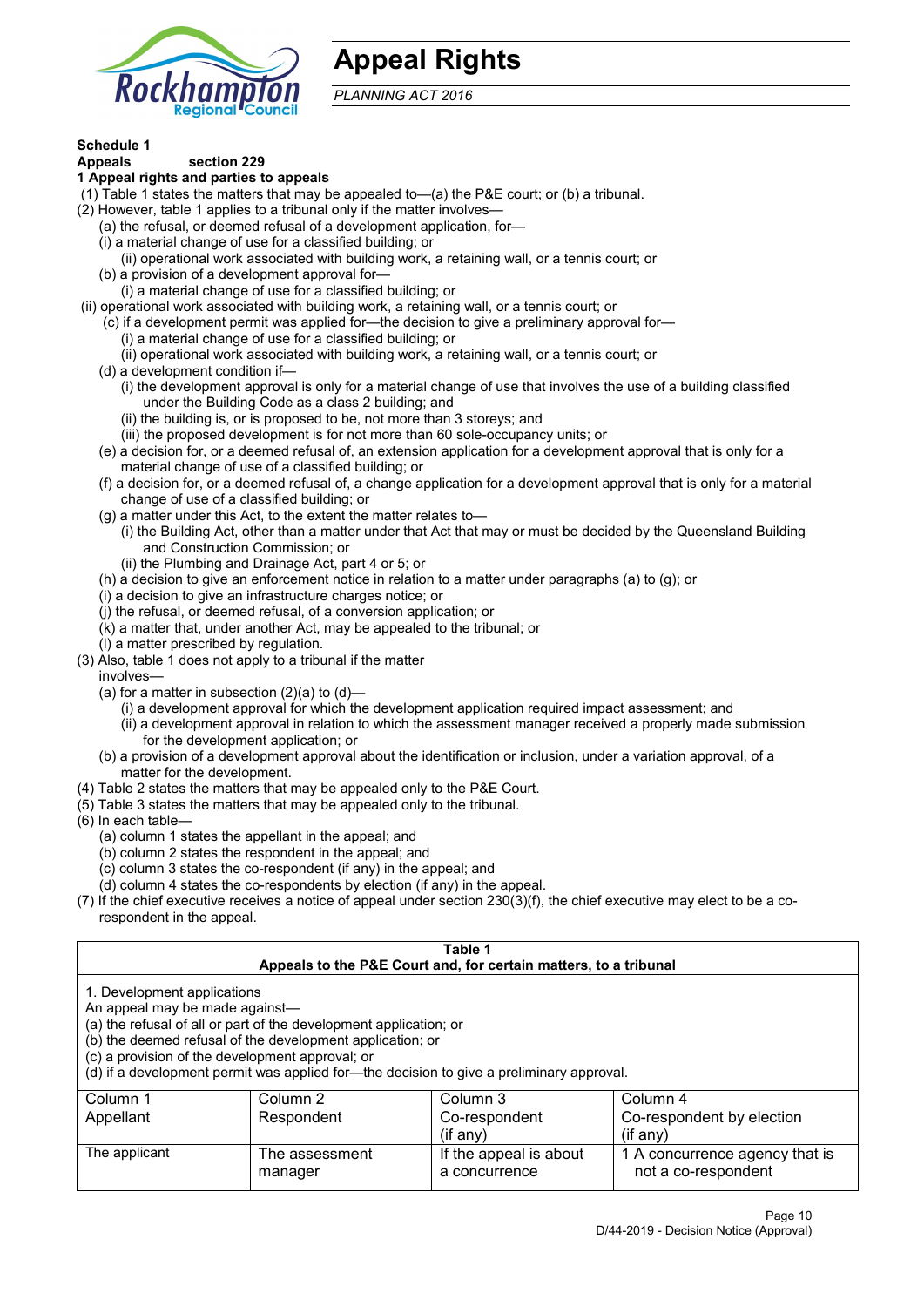| Table 1<br>Appeals to the P&E Court and, for certain matters, to a tribunal                                                                                                                                      |                                   |                                                                 |                                                                                                                                                                                                                                                                                                                                                 |  |
|------------------------------------------------------------------------------------------------------------------------------------------------------------------------------------------------------------------|-----------------------------------|-----------------------------------------------------------------|-------------------------------------------------------------------------------------------------------------------------------------------------------------------------------------------------------------------------------------------------------------------------------------------------------------------------------------------------|--|
|                                                                                                                                                                                                                  |                                   | agency's referral<br>response-the<br>concurrence agency         | 2 If a chosen Assessment<br>manager is the respondent-<br>the prescribed assessment<br>manager<br>3 Any eligible advice agency for<br>the application<br>4 Any eligible submitter for the<br>application                                                                                                                                        |  |
| 2. Change applications<br>An appeal may be made against-<br>(b) a deemed refusal of a change application.                                                                                                        |                                   |                                                                 | (a) a responsible entity's decision for a change application, other than a decision made by the P&E court; or                                                                                                                                                                                                                                   |  |
| Column 1<br>Appellant                                                                                                                                                                                            | Column <sub>2</sub><br>Respondent | Column 3<br>Co-respondent<br>(if any)                           | Column 4<br>Co-respondent by election<br>(if any)                                                                                                                                                                                                                                                                                               |  |
| 1 The applicant<br>2 If the responsible<br>entity is the<br>assessment<br>manager-an<br>affected entity that<br>gave a pre-request<br>notice or response<br>notice                                               | The responsible<br>entity         | If an affected entity<br>starts the appeal-the<br>applicant     | 1 A concurrence agency for the<br>development application<br>2 If a chosen assessment<br>manager is the respondent-<br>the prescribed assessment<br>manager<br>3 A private certifier for the<br>development application<br>4 Any eligible advice agency for<br>the change application<br>5 Any eligible submitter for the<br>change application |  |
| 3. Extension applications<br>An appeal may be made against-<br>(a) the assessment manager's decision about an extension application; or<br>(b) a deemed refusal of an extension application.                     |                                   |                                                                 |                                                                                                                                                                                                                                                                                                                                                 |  |
| Column 1<br>Appellant                                                                                                                                                                                            | Column <sub>2</sub><br>Respondent | Column 3<br>Co-respondent<br>(if any)                           | Column 4<br>Co-respondent by election<br>(if any)                                                                                                                                                                                                                                                                                               |  |
| 1 The applicant<br>1<br>For a matter other<br>$\mathbf{2}$<br>than a deemed<br>refusal of an<br>extension<br>application - a<br>concurrence<br>agency, other than<br>the chief executive,<br>for the application | The assessment<br>manager         | If a concurrence<br>agency starts the<br>appeal - the applicant | If a chosen assessment<br>manager is the respondent – the<br>prescribed assessment manager                                                                                                                                                                                                                                                      |  |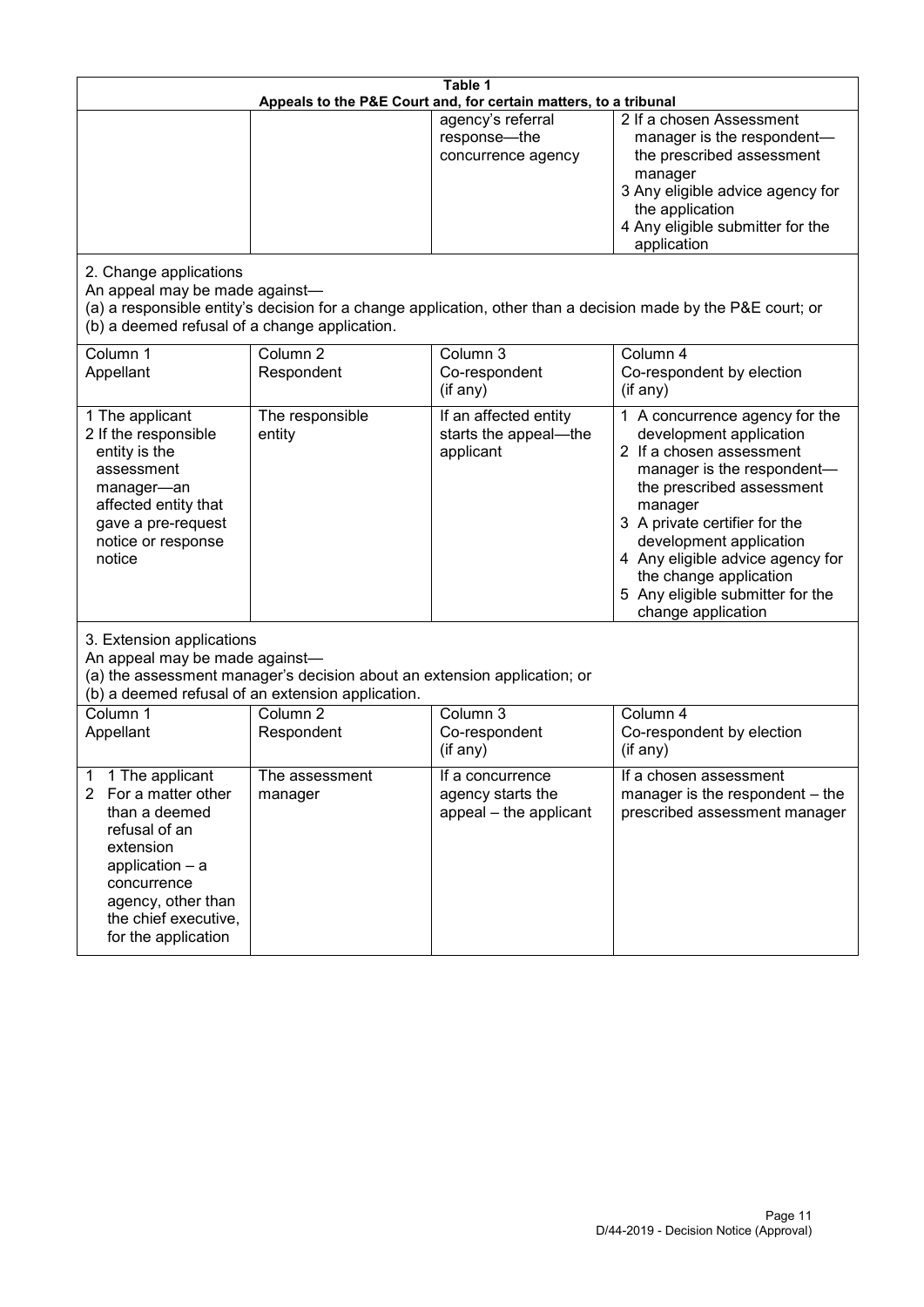#### **Table 1 Appeals to the P&E Court and, for certain matters, to a tribunal**

4. Infrastructure charges notices

- An appeal may be made against an infrastructure charges notice on 1 or more of the following grounds
- a) The notice involved an error relating to
	- (i) The application of the relevant adopted charge; or
- Examples of errors in applying an adopted charge
	- The incorrect application of gross floor area for a non-residential development
	- Applying an incorrect 'use category', under a regulation, to the development
	- (i) The working out of extra demands, for section 120; or
	- (ii) An offset or refund; or
- b) The was no decision about an offset or refund; or
- c) If the infrastructure charges notice states a refund will be given the timing for giving the refund; or
- d) The amount of the charge is so unreasonable that no reasonable relevant local government could have
- imposed the amount.

| Column 1                                                 | Column 2                                                                  | Column 3      | Column 4                  |
|----------------------------------------------------------|---------------------------------------------------------------------------|---------------|---------------------------|
| Appellant                                                | Respondent                                                                | Co-respondent | Co-respondent by election |
|                                                          |                                                                           | (if any)      | (if any)                  |
| The person given the<br>Infrastructure charges<br>notice | The local government<br>that gave the<br>infrastructure charges<br>notice | -             | $\overline{\phantom{a}}$  |

5. Conversion applications

An appeal may be made against—

(a) the refusal of a conversion application; or

(b) a deemed refusal of a conversion application.

| Column 1<br>Appellant | Column 2<br>Respondent                                                  | Column 3<br>Co-respondent | Column 4<br>Co-respondent by election |
|-----------------------|-------------------------------------------------------------------------|---------------------------|---------------------------------------|
|                       |                                                                         | $($ if any $)$            | $(if$ any)                            |
| The applicant         | The local government<br>to which the conversion<br>application was made |                           |                                       |

6. Enforcement notices

An appeal may be made against the decision to give an enforcement notice.

| Column 1                                   | Column 2                     | Column 3      | Column 4                                                                                                                                                                   |
|--------------------------------------------|------------------------------|---------------|----------------------------------------------------------------------------------------------------------------------------------------------------------------------------|
| Appellant                                  | Respondent                   | Co-respondent | Co-respondent by election                                                                                                                                                  |
|                                            |                              | (if any)      | (if any)                                                                                                                                                                   |
| The person given the<br>enforcement notice | The enforcement<br>authority |               | If the enforcement authority is<br>not the local government for<br>the premises in relation to which<br>the offence is alleged to have<br>happened-the local<br>government |

#### **Table 2 Appeals to the P&E Court only**

1. Appeals from tribunal

An appeal may be made against a decision of a tribunal, other than a decision under

section 252, on the ground of—

(a) an error or mistake in law on the part of the tribunal; or

(b) jurisdictional error.

| Column 1<br>Appellant                             | Column 2<br>Respondent                                    | Column 3<br>Co-respondent<br>$($ if any $)$ | Column 4<br>Co-respondent by election<br>$($ if any $)$ |
|---------------------------------------------------|-----------------------------------------------------------|---------------------------------------------|---------------------------------------------------------|
| A party to the<br>proceedings for the<br>decision | The other party to the<br>proceedings for the<br>decision | -                                           |                                                         |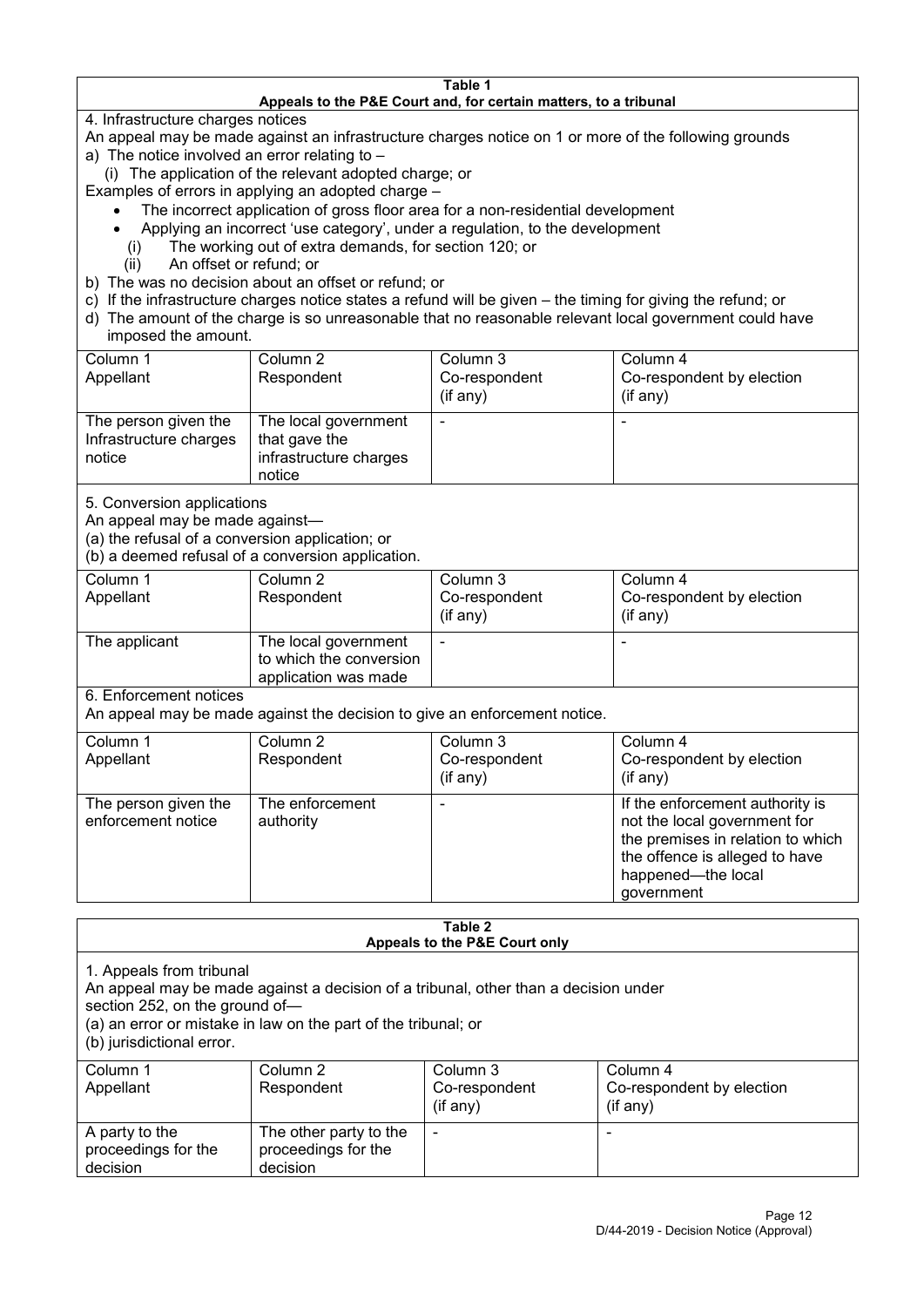#### **Table 2 Appeals to the P&E Court only**

2. Eligible submitter appeals

An appeal may be made against the decision to give a development approval, or an approval for a change An application, to the extent that the decision relates to—

(a) any part of the development application for the development approval that required impact assessment; or (b) a variation request.

| Column 1<br>Appellant                                                                                                                                                                                                                                                                                                                                                                                              | Column 2<br>Respondent                                                                                                     | Column 3<br>Co-respondent<br>(if any)                                                                                   | Column 4<br>Co-respondent by election<br>(i f any)   |  |
|--------------------------------------------------------------------------------------------------------------------------------------------------------------------------------------------------------------------------------------------------------------------------------------------------------------------------------------------------------------------------------------------------------------------|----------------------------------------------------------------------------------------------------------------------------|-------------------------------------------------------------------------------------------------------------------------|------------------------------------------------------|--|
| 1 For a development<br>application-an<br>eligible submitter for<br>the development<br>application<br>2 For a change<br>application-an<br>eligible submitter for<br>the change<br>application                                                                                                                                                                                                                       | 1 For a development<br>application-the<br>assessment<br>manager<br>2 For a change<br>application-the<br>responsible entity | 1 The applicant<br>2 If the appeal is<br>about a concurrence<br>agency's referral<br>response-the<br>concurrence agency | Another eligible<br>submitter for the<br>application |  |
| 3. Eligible submitter and eligible advice agency appeals<br>An appeal may be made against a provision of a development approval, or failure to<br>include a provision in the development approval, to the extent the matter relates to-<br>(a) any part of the development application or the change application, for the development approval, that<br>required impact assessment; or<br>(b) a variation request. |                                                                                                                            |                                                                                                                         |                                                      |  |

(b) a variation request.

with the decision

5. Registered premises

government to which the claim was made

| Column 1                                                                                                                                                                                                                                                                                      | Column <sub>2</sub>                                                                                                        | Column <sub>3</sub>                                                                                                     | Column 4                                          |  |
|-----------------------------------------------------------------------------------------------------------------------------------------------------------------------------------------------------------------------------------------------------------------------------------------------|----------------------------------------------------------------------------------------------------------------------------|-------------------------------------------------------------------------------------------------------------------------|---------------------------------------------------|--|
| Appellant                                                                                                                                                                                                                                                                                     | Respondent                                                                                                                 | Co-respondent                                                                                                           | Co-respondent by election                         |  |
|                                                                                                                                                                                                                                                                                               |                                                                                                                            | (if any)                                                                                                                | (i f an y)                                        |  |
| 1 For a development<br>application-an<br>eligible submitter for<br>the development<br>application<br>2 For a change<br>application-an<br>eligible submitter for<br>the change<br>application<br>3 An eligible advice<br>agency for the<br>development<br>application or<br>change application | 1 For a development<br>application-the<br>assessment<br>manager<br>2 For a change<br>application-the<br>responsible entity | 1 The applicant<br>2 If the appeal is<br>about a concurrence<br>agency's referral<br>response-the<br>concurrence agency | Another eligible submitter for the<br>application |  |
| 4. Compensation claims<br>An appeal may be made against-<br>(a) a decision under section 32 about a compensation claim; or<br>(b) a decision under section 265 about a claim for compensation; or<br>(c) a deemed refusal of a claim under paragraph (a) or (b).                              |                                                                                                                            |                                                                                                                         |                                                   |  |
| Column 1                                                                                                                                                                                                                                                                                      | Column $2$                                                                                                                 | Column 3                                                                                                                | Column 4                                          |  |
| Appellant                                                                                                                                                                                                                                                                                     | Respondent                                                                                                                 | Co-respondent                                                                                                           | Co-respondent by election                         |  |
|                                                                                                                                                                                                                                                                                               |                                                                                                                            | (if any)                                                                                                                | (if any)                                          |  |
| A person dissatisfied                                                                                                                                                                                                                                                                         | The local                                                                                                                  |                                                                                                                         |                                                   |  |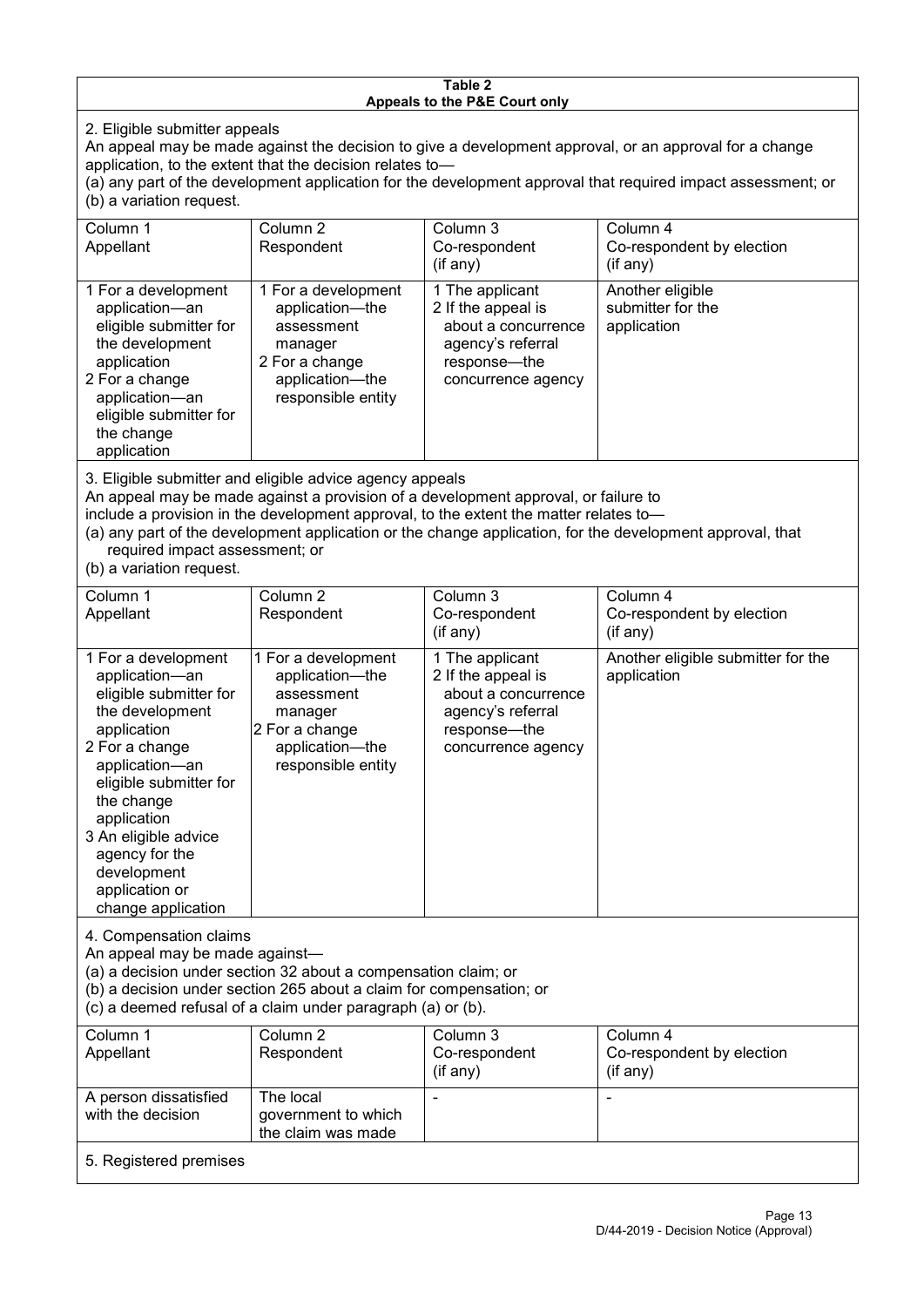| Table 2                                                                                                                                                                                                                                                                                              |                                   |                                                                                                                                                                                                |                                                                                                                                                                             |  |
|------------------------------------------------------------------------------------------------------------------------------------------------------------------------------------------------------------------------------------------------------------------------------------------------------|-----------------------------------|------------------------------------------------------------------------------------------------------------------------------------------------------------------------------------------------|-----------------------------------------------------------------------------------------------------------------------------------------------------------------------------|--|
| Appeals to the P&E Court only<br>An appeal may be made against a decision of the Minister under chapter 7, part 4.                                                                                                                                                                                   |                                   |                                                                                                                                                                                                |                                                                                                                                                                             |  |
| Column 1<br>Appellant                                                                                                                                                                                                                                                                                | Column <sub>2</sub><br>Respondent | Column 3<br>Co-respondent<br>(if any)                                                                                                                                                          | Column 4<br>Co-respondent by election<br>(if any)                                                                                                                           |  |
| 1 A person given a<br>decision notice about<br>the decision<br>2 If the decision is to<br>register premises or<br>renew the<br>registration of<br>premises-an owner<br>or occupier of<br>premises in the<br>affected area for the<br>registered premises<br>who is dissatisfied<br>with the decision | The Minister                      |                                                                                                                                                                                                | If an owner or occupier starts the<br>appeal – the owner of the<br>registered premises                                                                                      |  |
| 6. Local laws<br>under a local law about-<br>development; or<br>(b) the erection of a building or other structure.                                                                                                                                                                                   |                                   | An appeal may be made against a decision of a local government, or conditions applied,<br>(a) the use of premises, other than a use that is the natural and ordinary consequence of prohibited |                                                                                                                                                                             |  |
| Column 1<br>Appellant                                                                                                                                                                                                                                                                                | Column <sub>2</sub><br>Respondent | Column 3<br>Co-respondent<br>(if any)                                                                                                                                                          | Column 4<br>Co-respondent by election<br>(if any)                                                                                                                           |  |
| A person who-<br>(a) applied for the<br>decision; and<br>(b) is dissatisfied with<br>the decision or<br>conditions.                                                                                                                                                                                  | The local government              |                                                                                                                                                                                                |                                                                                                                                                                             |  |
|                                                                                                                                                                                                                                                                                                      |                                   | Table 3<br>Appeals to the tribunal only                                                                                                                                                        |                                                                                                                                                                             |  |
| 1. Building advisory agency appeals<br>An appeal may be made against giving a development approval for building work to the extent the building<br>work required code assessment against the building assessment provisions.                                                                         |                                   |                                                                                                                                                                                                |                                                                                                                                                                             |  |
| Column 1<br>Appellant                                                                                                                                                                                                                                                                                | Column <sub>2</sub><br>Respondent | Column 3<br>Co-respondent<br>(if any)                                                                                                                                                          | Column 4<br>Co-respondent by election<br>(if any)                                                                                                                           |  |
| A building advisory<br>agency for the<br>development application<br>related to the approval                                                                                                                                                                                                          | The assessment<br>manager         | The applicant                                                                                                                                                                                  | 1 A concurrence agency for the<br>development application<br>related to the approval<br>2 A private certifier for the<br>development application<br>related to the approval |  |
| 3. Certain decisions under the Building Act and the Plumbing and Drainage Act<br>An appeal may be made against a decision under-<br>(a) the Building Act, other than a decision made by the Queensland Building and Construction Commission; or<br>(b) the Plumbing and Drainage Act, part 4 or 5.   |                                   |                                                                                                                                                                                                |                                                                                                                                                                             |  |
| Column 1<br>Appellant                                                                                                                                                                                                                                                                                | Column <sub>2</sub><br>Respondent | Column 3<br>Co-respondent<br>(if any)                                                                                                                                                          | Column 4<br>Co-respondent by election<br>(if any)                                                                                                                           |  |